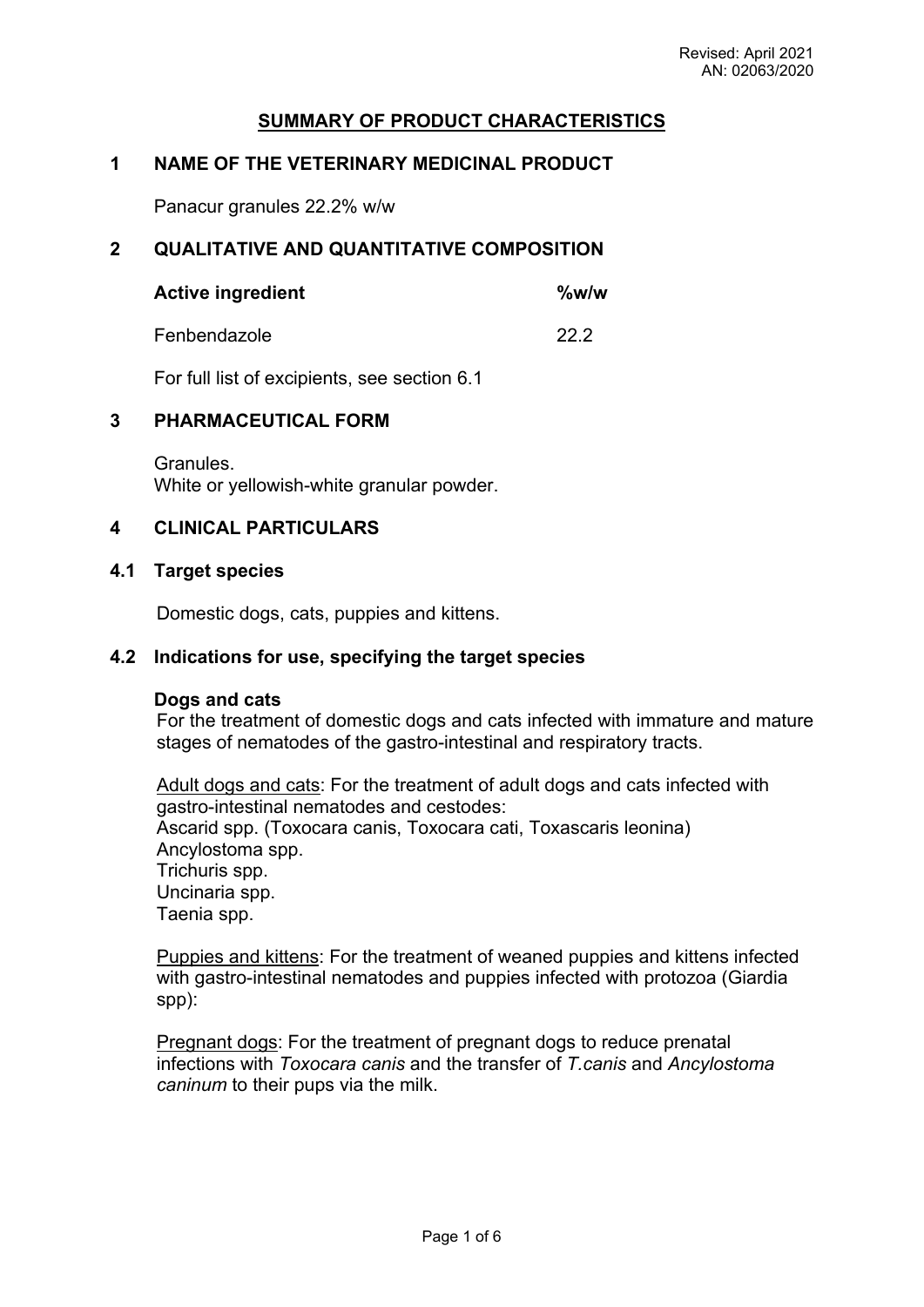Also for the treatment of dogs infected with lungworm *Oslerus (Filaroides) osleri*  or protozoa Giardia spp*.* and cats infected with lungworm *Aelurostrongyles abstrusus*

Panacur also has an ovicidal effect on nematode eggs.

### **4.3 Contra-indications**

None

## **4.4 Special warning for each target species**

**None** 

#### **4.5 Special precautions for use**

i. Special precautions for use in animals

Assess bodyweight as accurately as possible before calculating the dosage.

ii. Special precautions to be taken by the person administering the medicinal product to the animals

Direct contact with the skin should be kept to a minimum. Avoid inhalation of granule dust. Wash hands after use.

#### **4.6 Adverse reactions (frequency and seriousness)**

Gastrointestinal signs (such as vomiting and diarrhoea) can occur in very rare cases in dogs and cats.

#### **4.7 Use during pregnancy or lactation**

The product can also be safely administered to pregnant dogs and cats.

As teratogenic effects in dogs and cats cannot be completely ruled out in very rare cases, the treatment in the first two trimesters of pregnancy should be based on the benefit-risk evaluation by the responsible veterinarian.

## **4.8 Interaction with other medicinal products and other forms of interaction**

None known

#### **4.9 Amounts to be administered and administration route**

Routine treatment of adult dogs and cats Administer 100mg fenbendazole per 1kg (2.2lb) bodyweight as a single dose.

Practical dosage recommendations: 1 g sachet /dose Treats **2**kg (4.4lb) bodyweight as a single dose (1.1 – 2.2kg)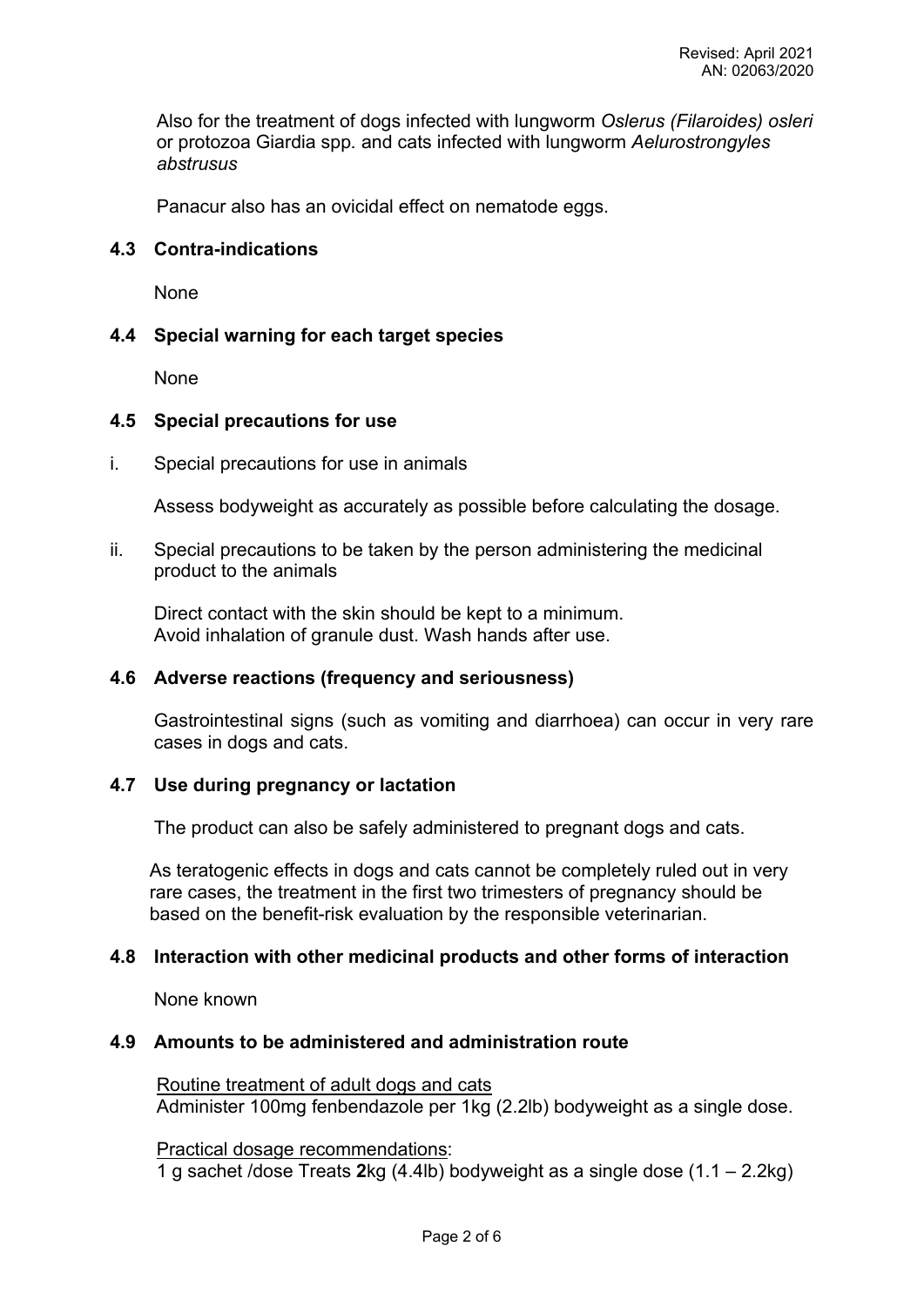1.8 g sachet / dose Treats **4**kg (8.8lb) bodyweight as a single dose (2.2 – 4.4kg)

4.5 g sachet /dose Treats **10**kg (22lb) bodyweight as a single dose (5 – 10kg)

For dogs weighing over 10kg (22lb), additional sachets are required according to the additional bodyweight.

Assess bodyweight as accurately as possible and then administer one or a combination of the above sachets, which most closely doses this bodyweight. The dose should be administered by mixing into the feed.

**e.g.**For a 9kg dog = **2**kg dose (1g sachet) + **4**kg dose (1.8g sachet) + **4**kg dose (1.8g sachet).

i.e. one x 1gram sachet + two x 1.8gm sachets. (**10**kg dose) or, one x 4.5gram sachet (**10**kg dose)

Treatment should be repeated when natural re-infection with parasitic worms occurs. Routine treatment of adult animals with minimal exposure to infection is advisable 2 to 4 times per year. More frequent treatment, at 6 to 8 weekly intervals is advisable for dogs in kennels.

Weaned puppies and kittens under six months of age

Administer 50mg fenbendazole per 1kg (2.2lb) bodyweight daily for 3 consecutive days.

Practical dosage recommendations:

1 g sachet /dose Treats **4**kg (8.8lb) bodyweight (minimum weight 2.2kg) dosed daily for three consecutive days (2.2 – 4.4kg)

1.8 g sachet / dose Treats **8**kg (17.6lb) bodyweight dosed daily for three consecutive days (4.5– 8kg)

4.5 g sachet /dose Treats **20**kg (44lb) bodyweight dosed daily for three consecutive days (10– 20kg)

For dogs/puppies weighing over 20kg (44lb), additional sachets are required according to the additional bodyweight.

Assess bodyweight as accurately as possible and then administer one or a combination of the above sachets, which most closely doses this bodyweight. The dose should be administered by mixing into the feed.

**e.g.**For a 9kg puppy = **4**kg dose (1gm sachet) + **8**kg dose (1.8gm sachet) daily for 3 consecutive days.

i.e. one x 1 gram sachet + one x 1.8 gram sachet (**12**kg dose) daily for 3 days or, three x 1 gram sachet (**12**kg dose) daily for 3 days.

Puppies should be treated at 2 weeks of age, 5 weeks of age and again before leaving the breeder's premises. Treatment may also be required at 8 and 12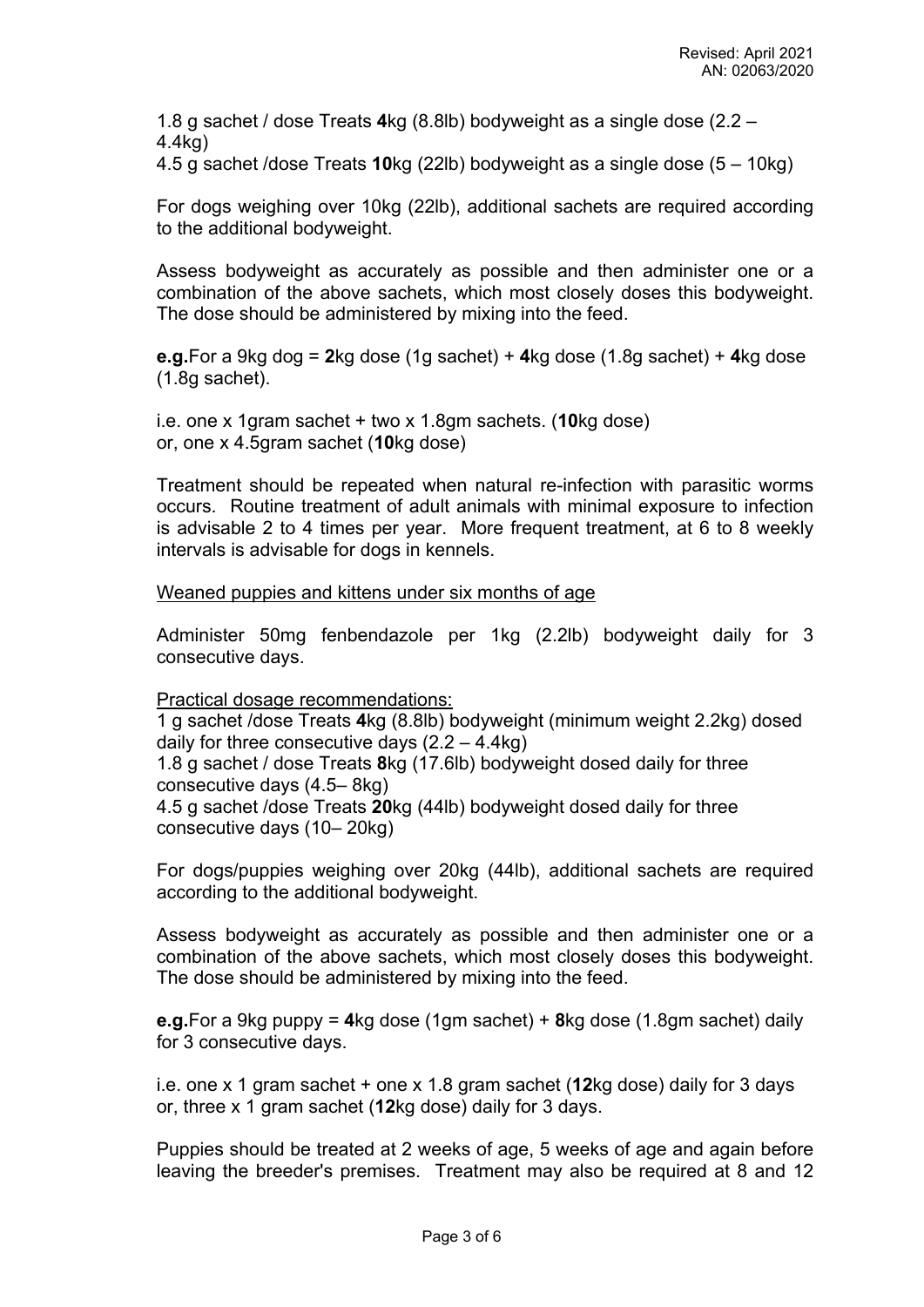weeks of age. Thereafter, frequency of treatment can be reduced unless the pups remain in kennels where re-infestation occurs more readily.

#### Pregnant dogs

Administer 25mg fenbendazole per 1kg (2.2lb) bodyweight daily from day 40 of pregnancy continuously to 2 days post-whelping (approximately 25 days).

#### Practical dosage recommendations:

1 g sachet /dose Treats **8**kg (17.6lb) bodyweight daily approx. 25 days 1.8 g sachet / dose Treats **16**kg (35.2lb) bodyweight daily approx. 25 days 4.5 g sachet /dose Treats **40**kg (88lb) bodyweight daily approx. 25 days

For bitches weighing over 40kg, additional sachets are required according to the additional bodyweight.

#### Increased dosing for specific infections:

For the treatment of clinical worm infestations in adult dogs and cats or *Giardia spp.* infections in dogs, administer 50mg fenbendazole per 1kg (2.2lb) bodyweight daily for 3 consecutive days.

For the control of lungworm *Oslerus (Filaroides) osleri* in dogs administer 50mg fenbendazole per 1kg (2.2lb) bodyweight, daily for 7 consecutive days. A repeat course of treatment may be required in some cases.

For the control of lungworm *Aelurostrongylus abstrusus* in cats administer 50mg fenbendazole per 1kg (2.2lb) bodyweight daily for 3 consecutive days.

## **4.10 Overdose (symptoms, emergency procedures, antidotes), if necessary**

Benzimidazoles have a high margin of safety. No specific overdose symptoms are known. No specific actions required.

#### **4.11 Withdrawal period(s)**

Not applicable

## **5. PHARMACOLOGICAL PROPERTIES**

#### **5.1 Pharmacodynamic properties**

Fenbendazole is an anthelmintic belonging to the benzimidazole carbamates group. It acts by interfering in the energy metabolism of the nematode. The anthelmintic efficacy is based on inhibition of the polymerisation of tubulin to microtubuli. The anthelmintic affects both adult and immature stages of gastrointestinal and respiratory nematodes.

ATC Vet Code: QP52AC13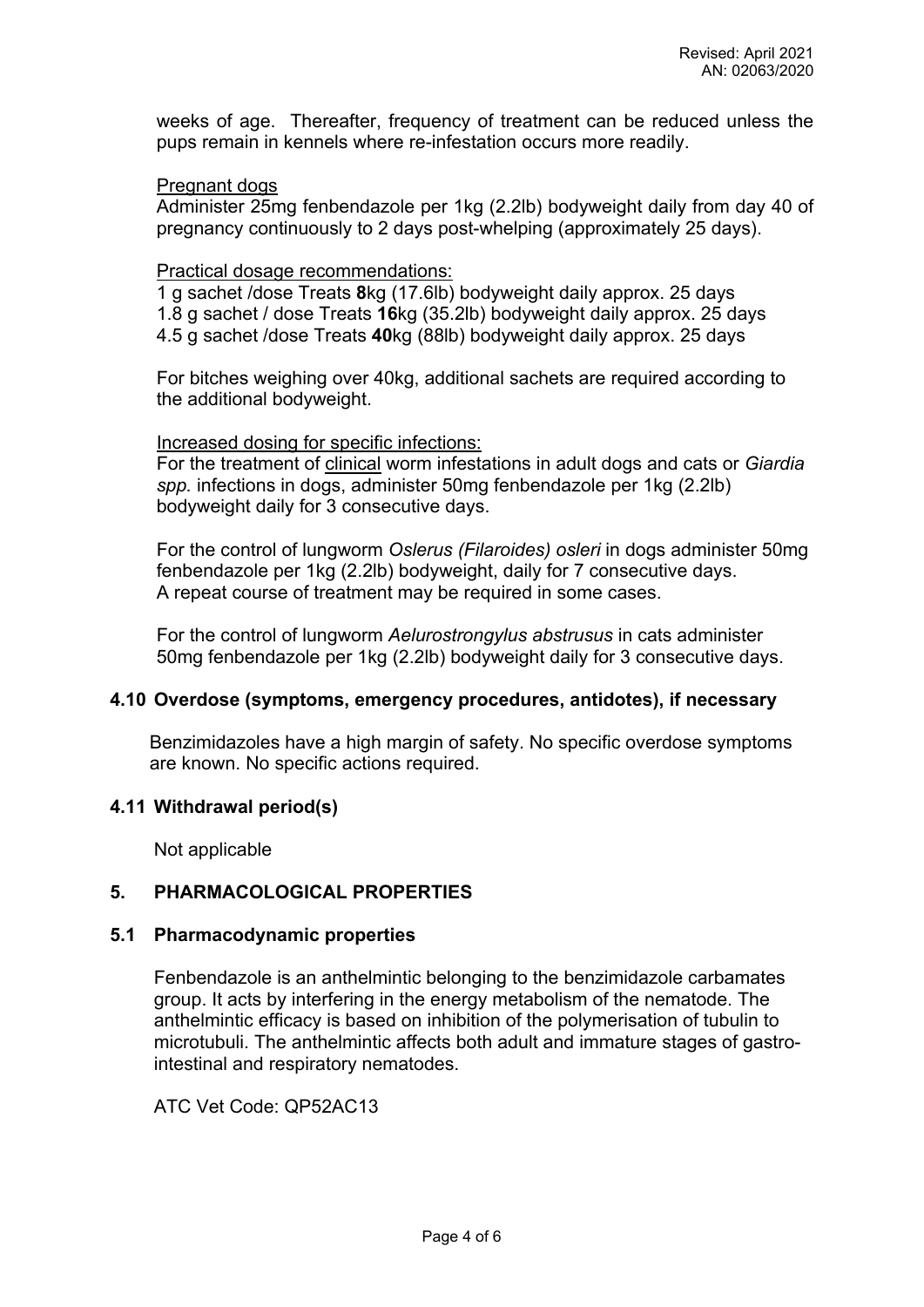## **5.2 Pharmacokinetic particulars**

Fenbendazole is only partly absorbed from the intestine and reaches maximum plasma concentration in dogs 6 - 24 hours after oral administration. In cats the mean maximum serum concentration of fenbendazole was reached about 4 hours after treatment. Administration of fenbendazole in food did significantly increase its bioavailability compared to the administration on an empty stomach.

Fenbendazole is metabolised mainly by enzymes of the cytochrome P -450 system in the liver. The major oxidative metabolite is fenbendazole sulfoxide which is further metabolised to fenbendazole sulfone.

Fenbendazole and its metabolites are distributed throughout the body but highest concentrations are found in the liver.

The elimination half-life from plasma is about 15 hours after oral administration.

Fenbendazole and its metabolites are predominantly excreted via the faeces.

# **6. PHARMACEUTICAL PARTICULARS**

## **6.1 List of excipients**

Lactose monohydrate Povidone 2500 Maize starch

#### **6.2 Incompatibilities**

None known.

#### **6.3 Shelf life**

Shelf life of the veterinary medicinal product as packaged for sale: 36 months.

## **6.4 Special precautions for storage**

No special precautions for storage.

## **6.5 Nature and composition of immediate packaging**

Pack sizes: 1g, 1.8g and 4.5g sachets. Container: Low density polyethylene/aluminium foil/paper laminated sachet. Not all pack sizes may be marketed.

## **6.6 Special precautions for the disposal of unused veterinary medicinal product or waste materials derived from the use of such products**

Any unused veterinary medicinal product or waste materials derived from such veterinary medicinal products should be disposed of in accordance with local requirements.